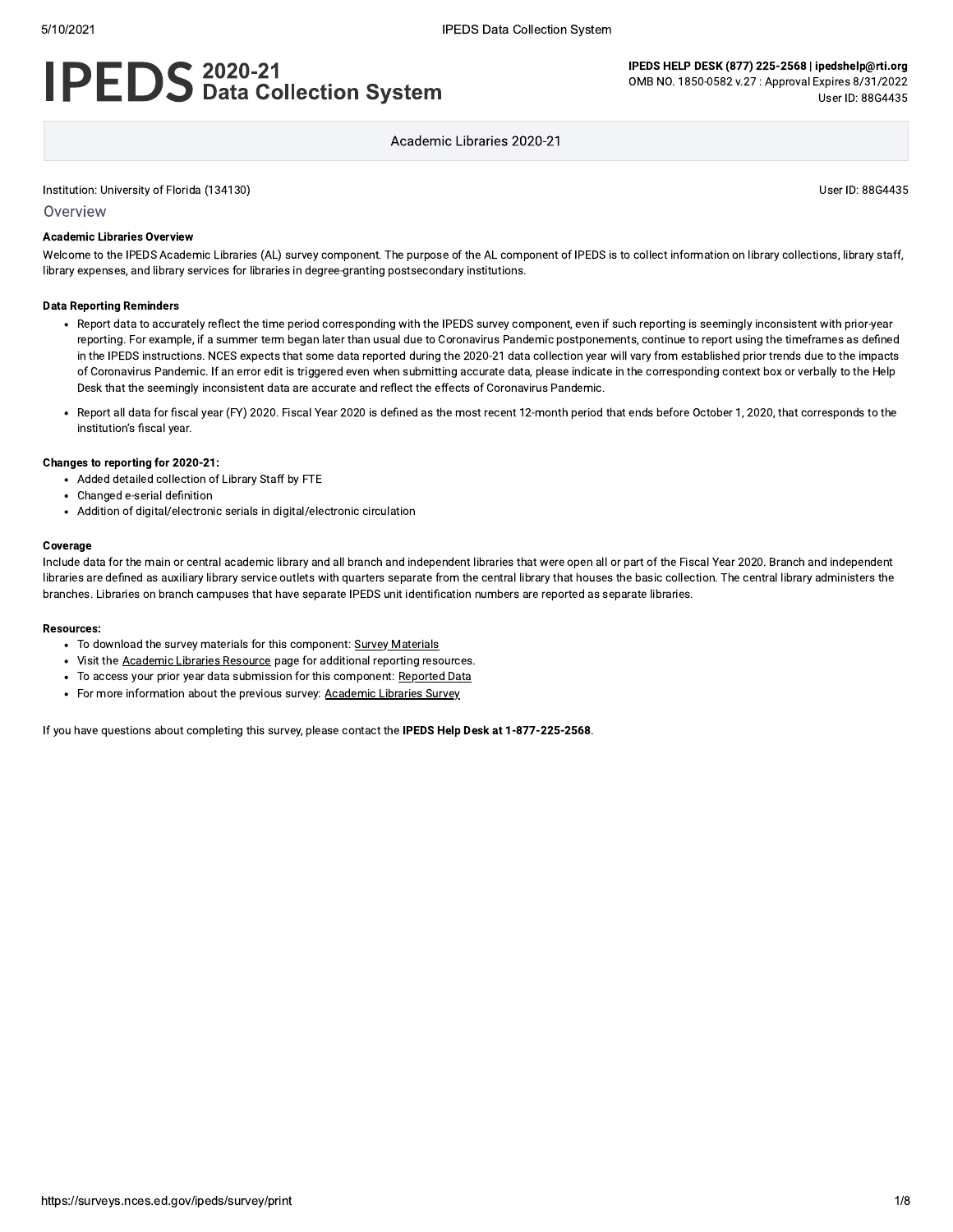# Parent child allocation factors

# Parent child allocation factors

 $\small \textsf{IPEDS Data Collection System} \small \textsf{LWATE} \small \textsf{LWATE} \small \textsf{LWATE} \small \textsf{LWATE} \small \textsf{LWATE} \small \textsf{LWATE} \small \textsf{LWATE} \small \textsf{LWATE} \small \textsf{LWATE} \small \textsf{LWATE} \small \textsf{LWATE} \small \textsf{LWATE} \small \textsf{LWATE} \small \textsf{LWATE} \small \textsf{LWATE} \small \textsf{LWATE} \small \textsf{LWATE} \small \textsf{LWATE} \small \textsf{LWATE} \small \textsf{LWATE} \small \textsf{LW$ 

| Parent child allocation factors<br>Parent child allocation factors                                                                                                            |                                                       |                                                                                                                                                                                      |                                                                                                                                                                                                                                                                                                                                        |
|-------------------------------------------------------------------------------------------------------------------------------------------------------------------------------|-------------------------------------------------------|--------------------------------------------------------------------------------------------------------------------------------------------------------------------------------------|----------------------------------------------------------------------------------------------------------------------------------------------------------------------------------------------------------------------------------------------------------------------------------------------------------------------------------------|
|                                                                                                                                                                               |                                                       |                                                                                                                                                                                      |                                                                                                                                                                                                                                                                                                                                        |
|                                                                                                                                                                               |                                                       |                                                                                                                                                                                      |                                                                                                                                                                                                                                                                                                                                        |
| report, you must provide allocation factors that indicate how the data should be distributed among all included institutions. Allocation factors are percents. The allocation |                                                       | The Academic Libraries survey report submitted under this UnitID is a combined report that includes data for all the locations listed below. Because this is a combined              |                                                                                                                                                                                                                                                                                                                                        |
| <b>Name of Institution</b>                                                                                                                                                    | City, State                                           | <b>Allocation factor</b>                                                                                                                                                             | 2019 - 2020<br><b>Allocation factor</b>                                                                                                                                                                                                                                                                                                |
|                                                                                                                                                                               | Gainesville, FL                                       | $100 \,   \%$                                                                                                                                                                        | 100%                                                                                                                                                                                                                                                                                                                                   |
|                                                                                                                                                                               | Gainesville, FL                                       | $0\frac{8}{6}$                                                                                                                                                                       | 0                                                                                                                                                                                                                                                                                                                                      |
|                                                                                                                                                                               | Total:                                                | 100%                                                                                                                                                                                 |                                                                                                                                                                                                                                                                                                                                        |
|                                                                                                                                                                               |                                                       |                                                                                                                                                                                      |                                                                                                                                                                                                                                                                                                                                        |
|                                                                                                                                                                               | University of Florida<br>University of Florida-Online | report, or if you have any questions or concerns, please call the Help Desk at 1-877-225-2568.<br>You may use the space below to provide context for the data you've reported above. | factors you provide will be used to create derived variables for the IPEDS Peer Analysis System to allocate reported data to each component location.<br>If this list of institutions is not complete, or is incorrect in any way, or if you would like to report data for each component institution instead of submitting a combined |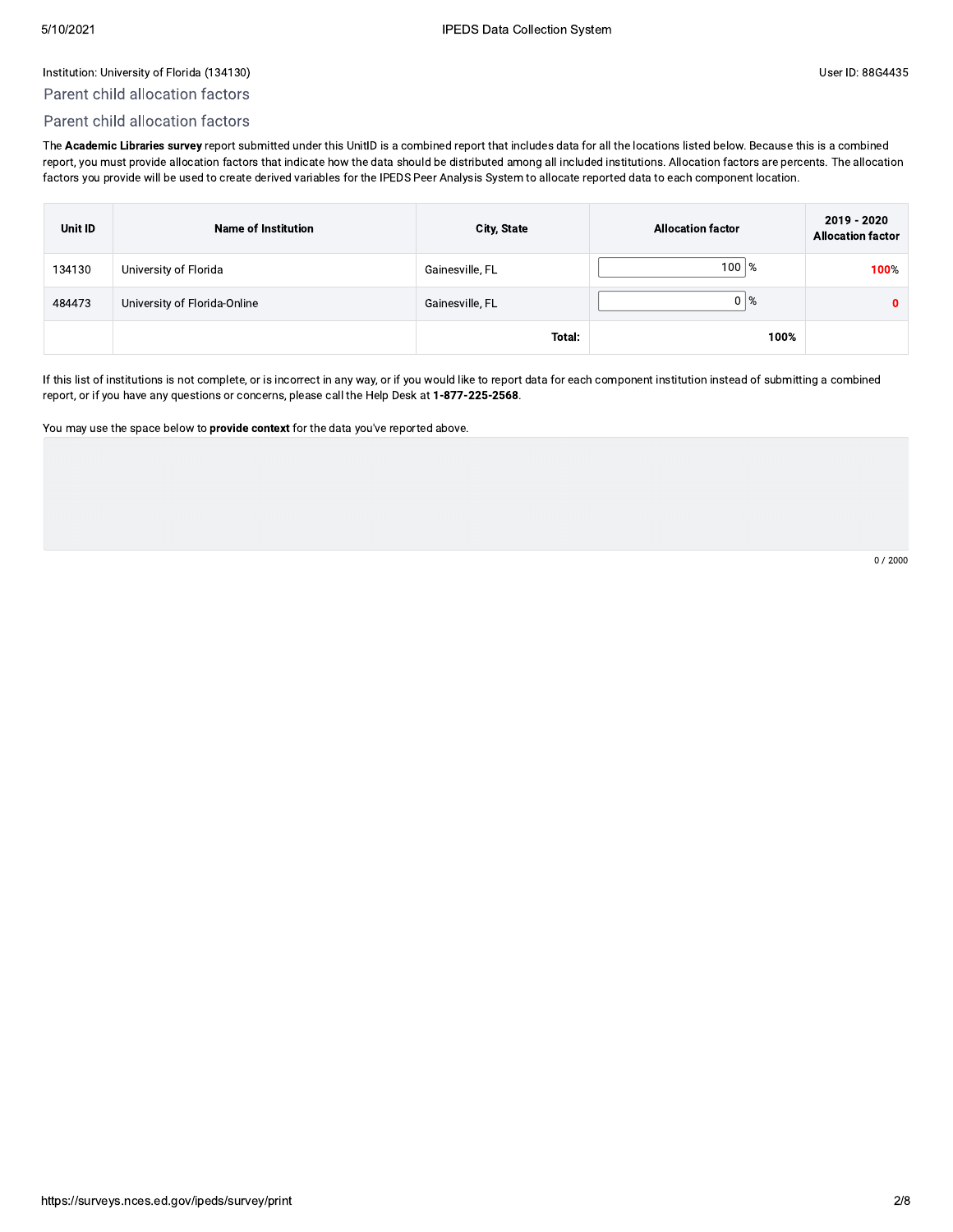# **Screening Questions**

# Were your annual total library expenses (including staff salaries and wages) for Fiscal Year 2020:

Less than \$100,000 Greater than or equal to \$100,000  $\circ$  $\circledcirc$ 

#### Is the library collection entirely electronic?

No  $\odot$ 

Yes  $\bigcirc$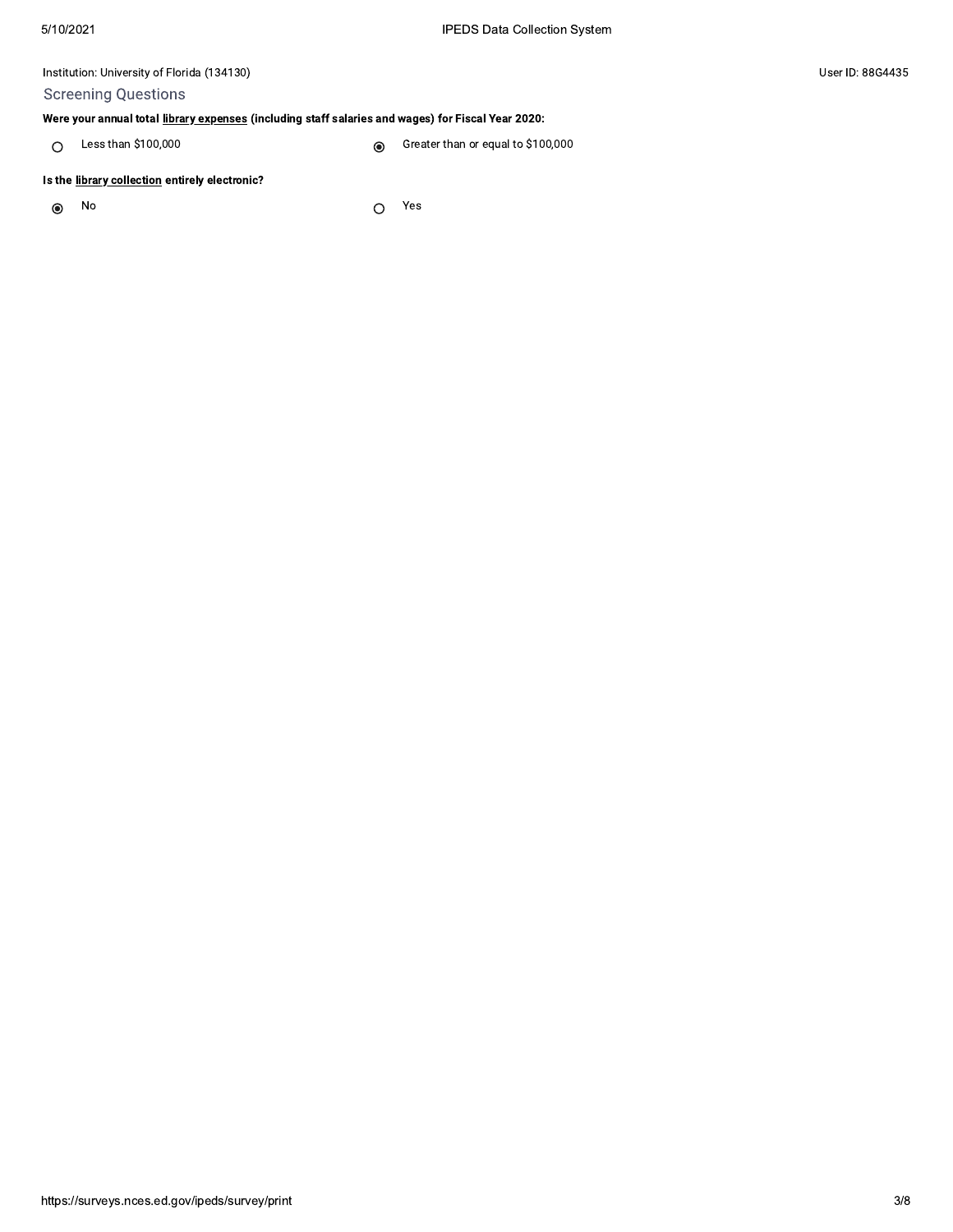#### Library Collections/Circulation, Interlibrary Loan Services, and Library Staff

### Section I: For all degree-granting institutions with library expenses >0 and/or access to a library collection

NOTE - This section of the survey collects data on selected types of material. It does not cover all materials. Report the total number of each category held at the END of Fiscal Year 2020.

|                              | Physical  |                      | Digital/Electronic | Total                |           |
|------------------------------|-----------|----------------------|--------------------|----------------------|-----------|
| <b>Library Collections</b>   |           | Prior Year<br>Amount |                    | Prior Year<br>Amount |           |
| <b>Books</b>                 | 3,927,613 | 3,731,990            | 1,500,458          | 1,496,176            |           |
| Databases                    |           |                      | 1,089              | 1,304                |           |
| Media                        | 850,203   | 1,162,083            | 292,615            | 264,709              |           |
| Serials                      | 102,039   | 85,350               | 80,702             | 63,236               |           |
| <b>Total</b>                 | 4,879,855 | 4,979,423            | 1,874,864          | 1,825,425            | 6,754,719 |
|                              |           |                      |                    |                      |           |
| <b>O</b> Library Circulation | 76,234    | 91,203               | 2,000,875          | 1,577,341            | 2,077,109 |

#### Does your institution have Interlibrary Loan Services ?

 $\bigcirc$  No

|--|--|

| Interlibrary Loan Services                                         | Number     | Prior Year Amount |
|--------------------------------------------------------------------|------------|-------------------|
| Total interlibrary loans and documents provided to other libraries | $12.820 +$ | 8,302             |
| Total interlibrary loans and documents received                    | 39.996     | 22.303            |

#### Does your institution have Library Staff?

#### $\bigcirc$  No

## **⊙** Yes

| Library Staff                                    | Number of FTEs |
|--------------------------------------------------|----------------|
| Librarians                                       | 109.50         |
| Other Professional Staff                         | 25.00          |
| All Other Paid Staff (Except Student Assistants) | 166.52         |
| <b>Student Assistants</b>                        | 48.00          |
| <b>Total</b>                                     | 349.02         |

#### You may use the box below to provide additional context for the data you have reported above.

New subscription to Digitalia Film Library and JoVE Unlimited;

Increase in ebook usage at chapter/subsection level due to increase use of e-resources overall resulting from remote learning due to the COVID pandemic;

Increase in database searches due to increase in use of e-resources necessitated by Covid pandemic.

A university-wide hiring "pause" due to pandemic-related budget concerns was put in place during the spring and is ongoing.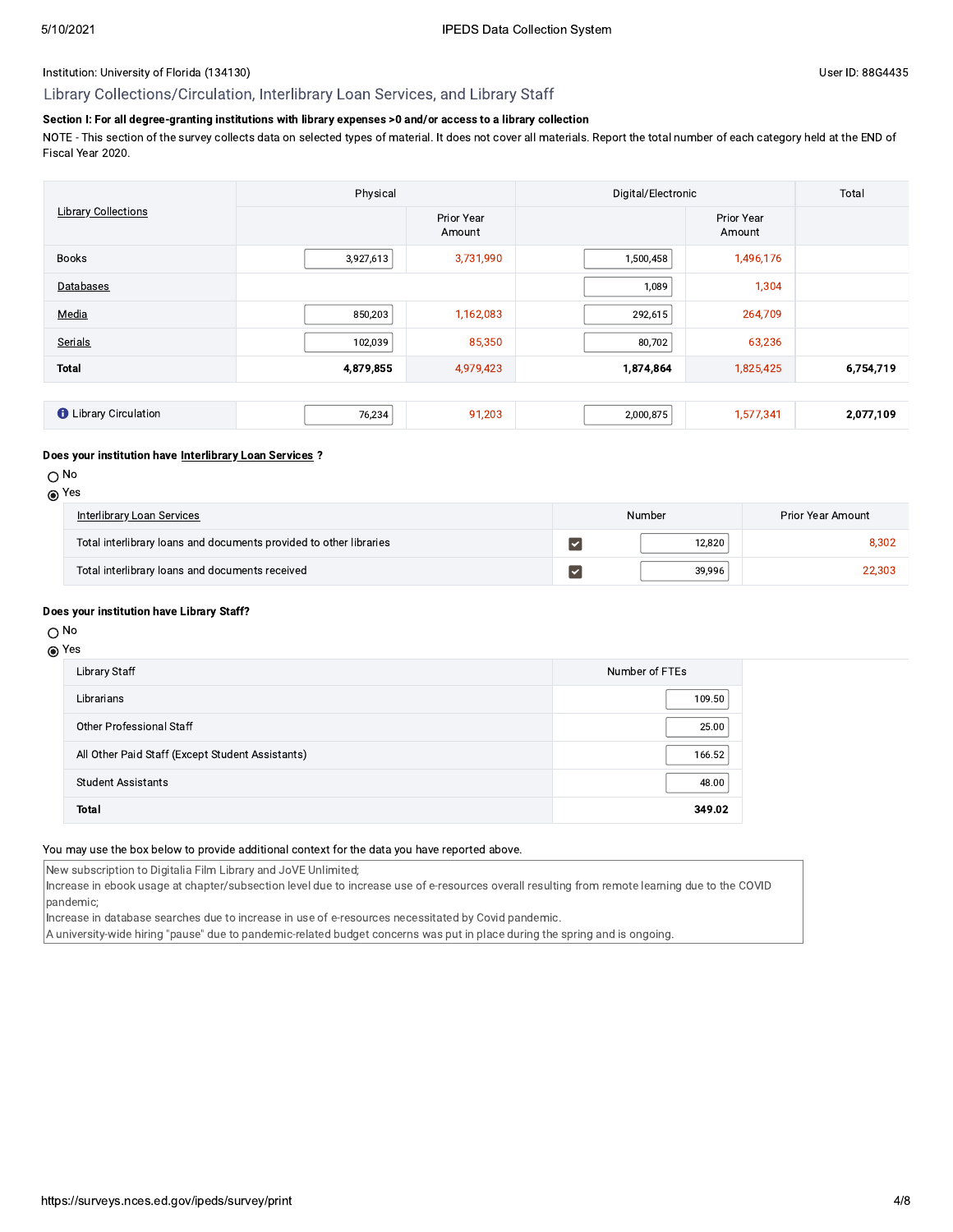#### Section II: For degree-granting institutions with library expenses >= \$100,000

Library expenses should be reported for the most recent 12-month period that corresponds to your institution's fiscal year that ends before October 1, 2020.

|                                                                                                            |            | <b>Prior Year Amount</b> |
|------------------------------------------------------------------------------------------------------------|------------|--------------------------|
| <b>O</b> Indicate the number of branch and independent libraries<br>(exclude the main or central library). | 8          | 8                        |
|                                                                                                            |            |                          |
| <b>O</b> Expenses                                                                                          | Amount     |                          |
| Total salaries and wages for the library staff                                                             | 15,468,141 | 13,847,539               |
|                                                                                                            |            |                          |
| Are staff fringe benefits paid out of the library budget?                                                  |            |                          |
| N <sub>0</sub><br>$\sim$                                                                                   |            |                          |

|    | <b>No</b> |                                    |            |  |
|----|-----------|------------------------------------|------------|--|
| O) | Yes       | Total .<br>∵ Eringa n⊶<br>benefits | ີ 17,068 ⊧ |  |

#### Materials/services expenses

| One-time purchases of books, serial back-files, and other materials | 1,574,734  |            |
|---------------------------------------------------------------------|------------|------------|
| Ongoing commitments to subscriptions                                | 12,787,836 |            |
| All other materials/services costs                                  | 314,624    |            |
| <b>Total materials/services expenses</b>                            | 14,677,194 | 15,339,803 |

#### **Operations and maintenance expenses**

| Preservation services                         | 58,761     |            |
|-----------------------------------------------|------------|------------|
| All other operations and maintenance expenses | 4,716,883  |            |
| Total operations and maintenance expenses     | 4,775,644  | 6,616,224  |
|                                               |            |            |
| <b>Total Expenses</b>                         | 40,028,047 | 40,276,275 |
| <b>Total Expenses (minus Fringe Benefits)</b> | 34,920,979 | 35,803,566 |

#### You may use the space below to provide context for the data you've reported above.

"\$600K Variance for FLARE Construction Project

\$1M Variance in UL Construction Projects

There were very few Construction Projects in FY20 with UF's change in regulations on restrictions for using State Funding and 3 months being shut down with COVID"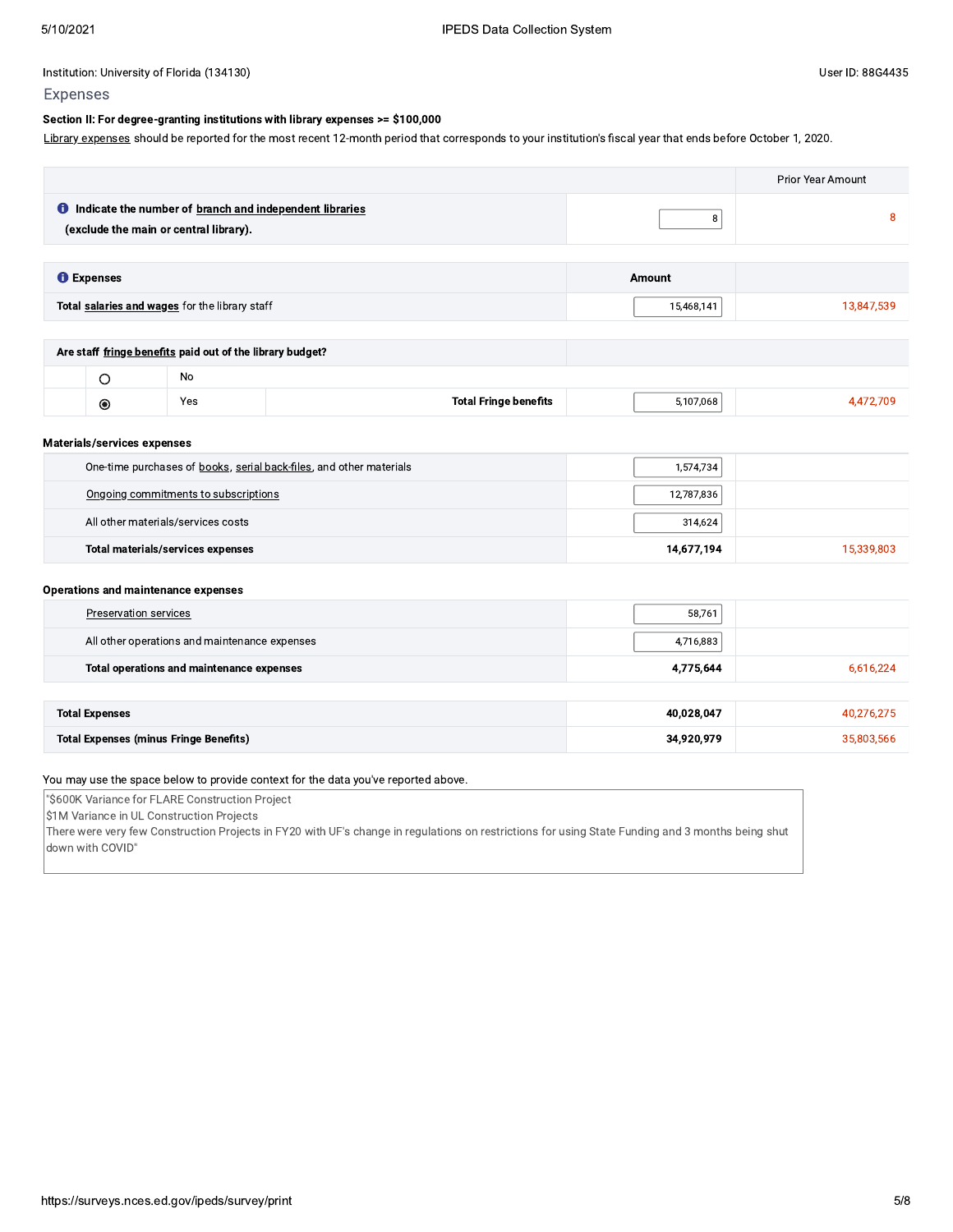#### Prepared by

#### **Prepared by**

Reporting Reminders:

- The name of the preparer is being collected so that we can follow up with the appropriate person in the event that there are questions concerning the data.
- The Keyholder will be copied on all email correspondence to other preparers.
- The time it took to prepare this component is being collected so that we can continue to improve our estimate of the reporting burden associated with IPEDS.
- Please include in your estimate the time it took for you to review instructions, query and search data sources, complete and review the component, and submit the data through the Data Collection System.
- Thank you for your assistance.

| This survey component was prepared by: |                        |           |                          |  |                   |
|----------------------------------------|------------------------|-----------|--------------------------|--|-------------------|
|                                        | Keyholder              |           | <b>SFA Contact</b>       |  | <b>HR Contact</b> |
|                                        | <b>Finance Contact</b> | $\bullet$ | Academic Library Contact |  | Other             |
| Name:                                  | Laura Spears           |           |                          |  |                   |
| Email:                                 | laura.spears@ufl.edu   |           |                          |  |                   |

| How many staff from your institution only were involved in the data collection and reporting process of this survey component? |  |  |  |
|--------------------------------------------------------------------------------------------------------------------------------|--|--|--|
| 22.00<br>Number of Staff (including yourself)                                                                                  |  |  |  |
|                                                                                                                                |  |  |  |

How many hours did you and others from your institution only spend on each of the steps below when responding to this survey component? Exclude the hours spent collecting data for state and other reporting purposes.

| Staff member  | <b>Collecting Data Needed</b> | Revising Data to Match<br><b>IPEDS Requirements</b> | <b>Entering Data</b> | Revising and Locking Data |
|---------------|-------------------------------|-----------------------------------------------------|----------------------|---------------------------|
| Your office   | 32.00                         | 2.00                                                | 1.00                 | 0.50                      |
|               | hours                         | hours                                               | hours                | hours                     |
| Other offices | hours                         | 4.00                                                | 0.00                 | 2.00                      |
|               | 40.00                         | hours                                               | hours                | hours                     |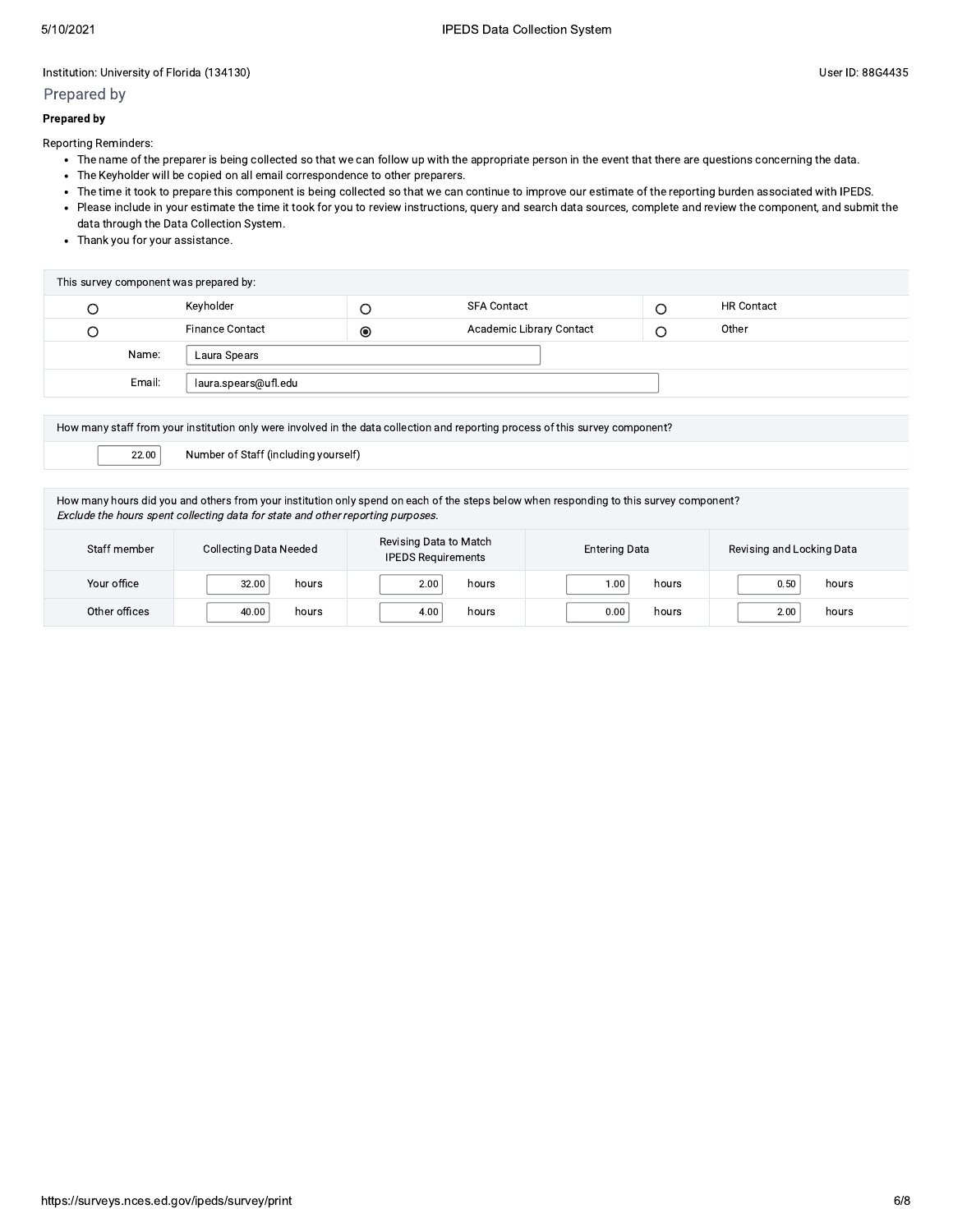### Summary

#### **Academic Libraries Component Summary**

IPEDS collects important information regarding your institution. All data reported in IPEDS survey components become available in the IPEDS Data Center and appear as aggregated data in various Department of Education reports. Additionally, some of the reported data appears specifically for your institution through the College Navigator website and is included in your institution's Data Feedback Report (DFR). The purpose of this summary is to provide you an opportunity to view some of the data that, when accepted through the IPEDS quality control process, will appear on the College Navigator website and/or your DFR. College Navigator is updated approximately three months after the data collection period closes and Data Feedback Reports will be available through the Data Center and sent to your institution's CEO in November 2020.

Please review your data for accuracy. If you have questions about the data displayed below after reviewing the data reported on the survey screens, please contact the IPEDS Help Desk at: 1-877-225-2568 or ipedshelp@rti.org.

| <b>Library Collections/Circulation</b> | <b>Physical Collection</b> | <b>Digital/Electronic Collection</b> |
|----------------------------------------|----------------------------|--------------------------------------|
| <b>Books</b>                           | 3.927.613                  | 1.500.458                            |
| Databases                              |                            | 1.089                                |
| Media                                  | 850,203                    | 292,615                              |
| Serials                                | 102.039                    | 80.702                               |
| <b>Total Collection</b>                | 4.879.855                  | 1,874,864                            |
|                                        |                            |                                      |
| <b>Total Circulation</b>               | 76.234                     | 2,000,875                            |
|                                        |                            |                                      |

| <b>Expenses</b>                        | Amount       |  |  |
|----------------------------------------|--------------|--|--|
| Salaries and wages                     | \$15.468.141 |  |  |
| Fringe benefits                        | \$5,107,068  |  |  |
| Materials/services expenses            | \$14,677,194 |  |  |
| Operations and maintenance<br>expenses | S4.775.644   |  |  |
| <b>Total expenses</b>                  | \$40.028.047 |  |  |